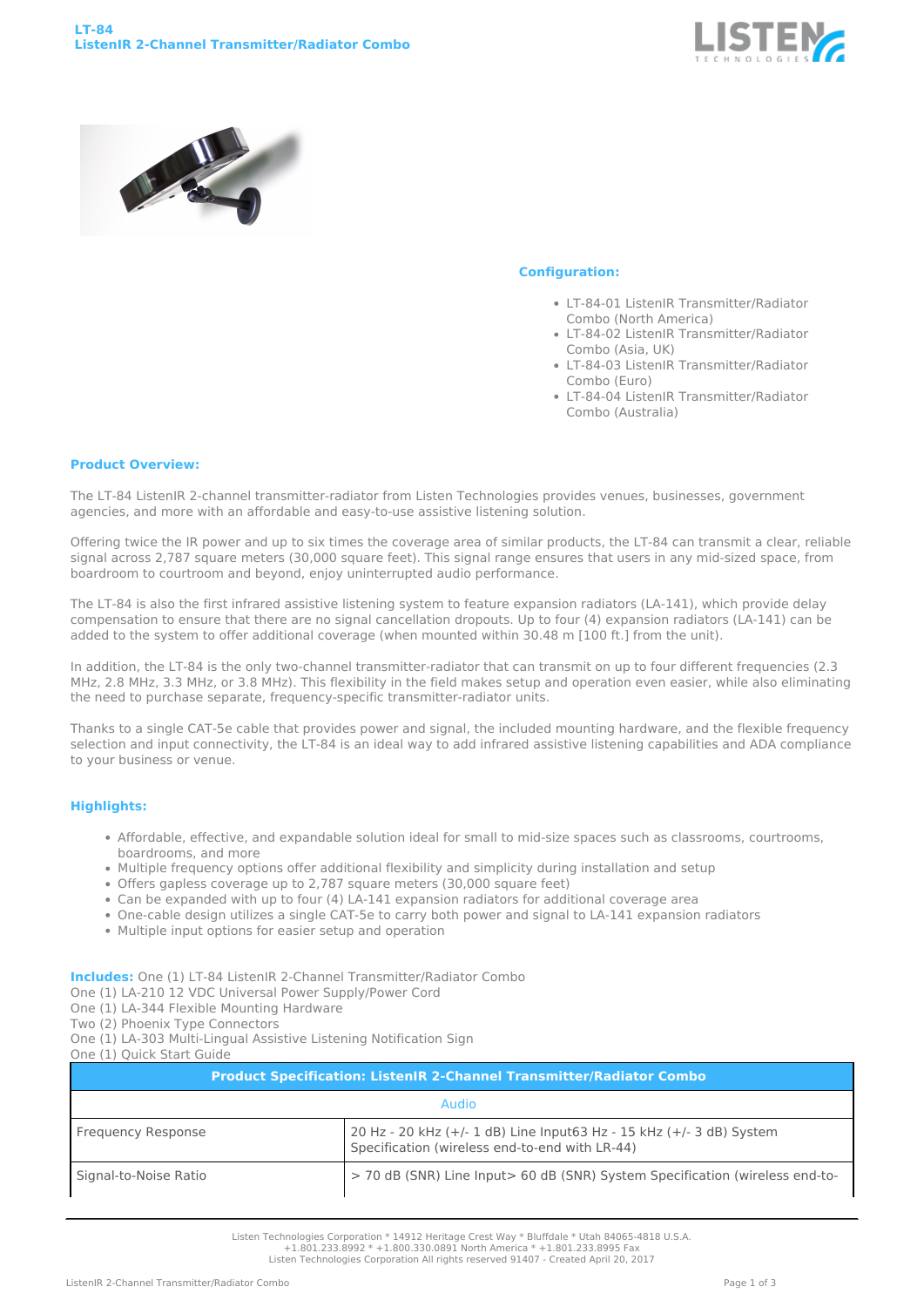

| <b>Product Specification: ListenIR 2-Channel Transmitter/Radiator Combo</b>                                                                                                                    |  |  |
|------------------------------------------------------------------------------------------------------------------------------------------------------------------------------------------------|--|--|
| end with LR-44)                                                                                                                                                                                |  |  |
| Two (2) 3.5 mm (0.14 in.) Tip/Sleeve connector, -30 dBu nominal input, +14 dB<br>headroom, impedance 4.4k Ohms, 5 VDC bias supply                                                              |  |  |
| < 0.1% (THD) Line Input< 2% (THD) System Specification (wireless end-to-end<br>with LR-44)                                                                                                     |  |  |
| Stereo/Mono Input. Two (2) Dual (RCA) Phono connectors, unbalanced, -10 dBu<br>nominal input, +14 dB headroom, impedance 10k Ohms                                                              |  |  |
| Mono Input. Two (2) Phoenix Type connector, balanced, +4 dBunominal input,<br>+14 dB headroom, impedance 100k Ohms                                                                             |  |  |
| <b>Controls</b>                                                                                                                                                                                |  |  |
| Three (3) position switch - Power OFF, Power ON-Indicator Lights OFF, Power<br><b>ON-Indicator Lights ON</b>                                                                                   |  |  |
| Two (2), four (4) position rotary switches (2.3 MHz, 2.8 MHz, 3.3 MHz, 3.8 MHz)                                                                                                                |  |  |
| Two (2) audio taper rotary potentiometer, counter-clockwise decreases input<br>mix level, clockwise increases input mix level                                                                  |  |  |
| <b>Indicators</b>                                                                                                                                                                              |  |  |
| Green LED on in-line power supply indicates AC power is applied                                                                                                                                |  |  |
| Two (2) Green LEDs, two (2) Red LEDs, Green LED indicates Audio presence<br>and Red LED indicates peaks in the audio                                                                           |  |  |
| Solid Amber indicates carrier is present and IR is being transmitted                                                                                                                           |  |  |
| Solid Green indicates power is applied to unit, flashing indicates unit has<br>entered power save mode                                                                                         |  |  |
| <b>RF</b>                                                                                                                                                                                      |  |  |
| 2.3 MHz, 2.8 MHz, 3.3 MHz, 3.8 MHz, Selectable                                                                                                                                                 |  |  |
| Two (2) channels, Selectable carrier frequency                                                                                                                                                 |  |  |
| +/- .005% stability 0 to 50 °C                                                                                                                                                                 |  |  |
| <b>50 PPM</b>                                                                                                                                                                                  |  |  |
| FM Wideband, ±50kHz deviation max, 50 ?S pre-emphasis                                                                                                                                          |  |  |
| Carrier will shut off when no audio is present for 15 minutes on both channels<br>to preserve radiator life                                                                                    |  |  |
| Two (2) RJ-45 connectors - Provides RF Signal and Power, CAT-5e cable 24<br>AWG, 100 ft. maximum cable length, two (2) LA-141s per output connector                                            |  |  |
| IR                                                                                                                                                                                             |  |  |
| 2,787 m <sup>2</sup> (30,000 ft <sup>2</sup> ) single channel with LR-4200-IR/LR-5200-IR receivers or<br>697 m <sup>2</sup> (7,500 ft <sup>2</sup> ) single channel with LR-42/LR-44 receivers |  |  |
| 1.49 W                                                                                                                                                                                         |  |  |
| Power                                                                                                                                                                                          |  |  |
| 100-240 VAC, 50-60 Hz                                                                                                                                                                          |  |  |
| 12 VDC, 4 A, 48 W                                                                                                                                                                              |  |  |
| 2.5 mm ID barrel connector, center positive                                                                                                                                                    |  |  |
| Two (2) RJ-45 connectors. providing Power and RF signal for up to two (2)<br>LA-141 expansion radiators on each output                                                                         |  |  |
| In-line switching mode power supply, Listen part number LA-210                                                                                                                                 |  |  |
|                                                                                                                                                                                                |  |  |

Listen Technologies Corporation \* 14912 Heritage Crest Way \* Bluffdale \* Utah 84065-4818 U.S.A. +1.801.233.8992 \* +1.800.330.0891 North America \* +1.801.233.8995 Fax Listen Technologies Corporation All rights reserved 91407 - Created April 20, 2017